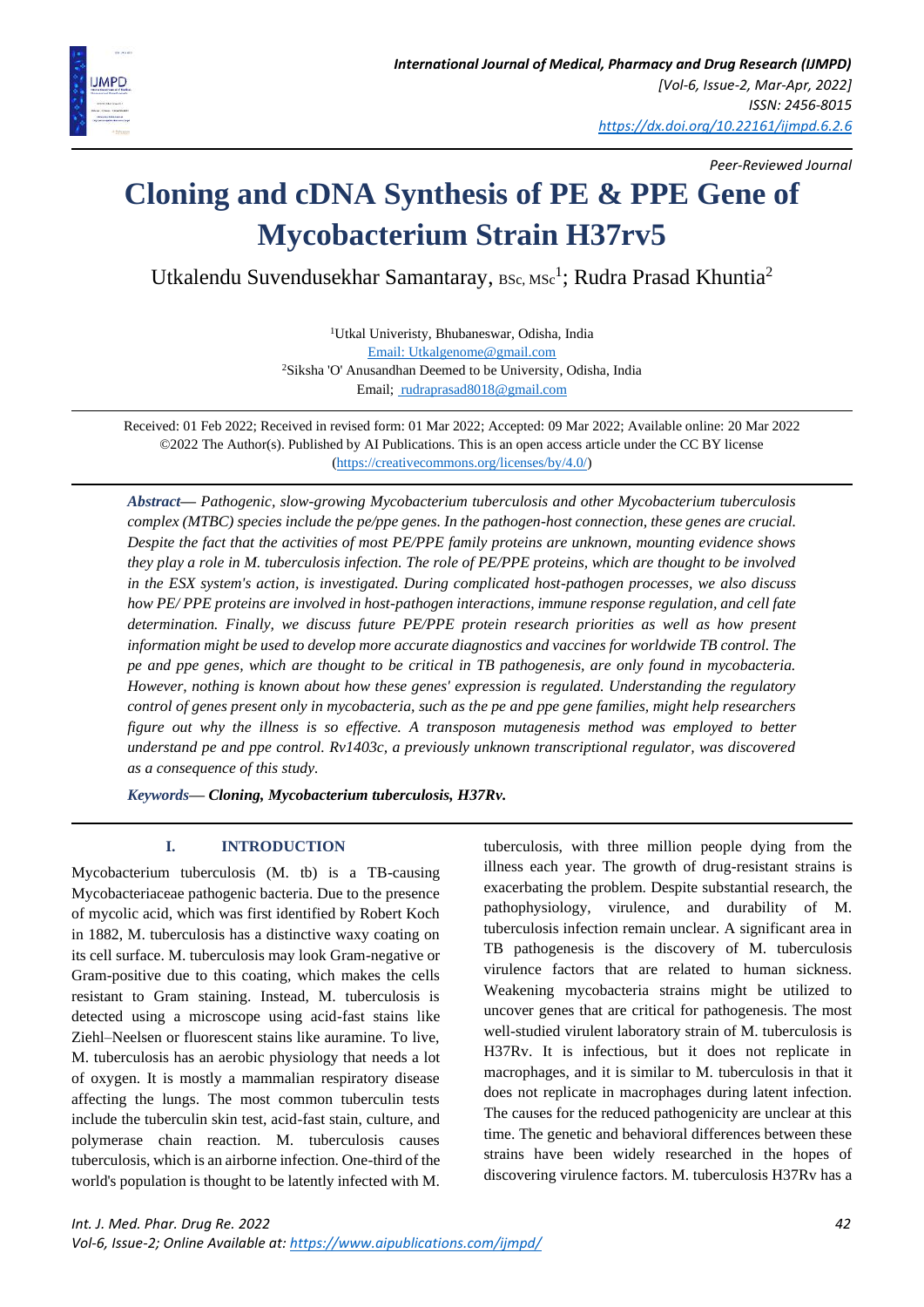faster in vivo growth rate than M. tuberculosis H37Ra, and the better intracellular survival gene and exported repetitive protein genes help M. tuberculosis survive in macrophages. Genomic alterations such as insertions, deletions, and single nucleotide polymorphisms have been identified in both virulent and attenuated Mycobacteria, in addition to recognized virulence factors. Other studies looked at the phenotypic consequences and changes in gene expression independent of the genetic differences between H37Ra and H37Rv. In M. tuberculosis H37Ra, several genes were identified to be repressed. As a consequence, although finding genes connected to M. tuberculosis virulence is critical, the gene products at the protein level that are responsible for virulence should also be prioritized. For identifying whether genes are genuinely expressed, proteomics characterization is a significant adjunct to genomics. Thanks to enhanced label-free processes, proteomic technologies have recently taken on a new dimension. Proteins that are differentially expressed, such as proteins that are up-regulated or down-regulated, as well as proteins that are impacted by shaking culture conditions, may be found in the BCG proteome. This is something that no amount of genetic study will be able to uncover. Furthermore, proteomics of M. tuberculosis H37Rv revealed six open reading frames that had not been predicted by genomics. Differences in protein composition between attenuated and virulent M. tuberculosis strains may help researchers design novel vaccines and therapies. M. tuberculosis is an intracellular pathogen found in the host's macrophages. When M. tuberculosis infects host cells, it uses membrane and surface proteins to communicate with them. These proteins are hypothesized to be involved in intracellular proliferation and the bacterial response to microbicidal actions in the host. M. tuberculosis possesses a real outer membrane, which adds to the complexity of bacterial-host interactions and gives important information on anti-mycobacterial therapeutic sensitivity.

#### **II. REVIEW OF LITERATURE**

### **GENERAL FEATURES OF PP AND PPE GENES**

It's vital to understand the features that determine a protein's function before looking at it. Separate the protein of interest into the conserved PE or PPE domains and the highly variable C-terminal domains as a first step in investigating PE/PPE proteins. Despite the fact that their function is mostly unclear, molecular and biochemical investigations have substantially enhanced our knowledge of the PE/PPE domains. All PE proteins have a highly conserved Nterminus, which consists of roughly 100 amino acids organized in a helix-turn-helix sequence. The ten Nterminal amino acids include the pro-glu residues that give

the protein its name, whereas the PE-C-terminus domain contains the conserved YxxxD/E TypeVII secretion signal. This secretion signal is necessary for the secretion of these proteins and may have a role in TypeVII secretion systems' substrate identification. PPE proteins share a lot of characteristics. The pro-pro-glu motif may be found towards the N-terminus of the PPE domain, which is generally roughly 180 amino acids long. Because PE and PPE proteins' amino acid sequences are not always similar, this should not be used as the only criteria for identifying PPE proteins. All PPE proteins contain the WxG motif between the second and third alpha helix, but they do not have the YxxxD/E secretion. PE and PPE proteins were shown to be secreted as heterodimers in all studies with sufficient biochemical characterisation. The three Nterminal alpha-helices of the PPE protein form hydrophobic contacts with the homologous PE protein. The conserved WxG of the PPE-protein and the YxxxD/E of the PE protein are near together in this heterodimeric structure, and these sequences are expected to create a composite recognition structure for TypeVII secretion. This PE/PPE complex resembles Esx protein heterodimers, such as EsxA-EsxB (ESAT-6/CFP10), or even Esx protein homodimers in Staphylococcus aureus. PE/PPE proteins have a structure that is very similar to the ESX-1 secretion-associated proteins (esp) family's EspA/C and EspE/F heterodimers, as well as EspB. The helix-bundle structure and composite secretion signal are unique features of PE/PPE heterodimers and other TypeVII-associated substrates, according to these studies.

### **SUBCLASSIFICATION OF PE/PPE PROTEINS**

The C-terminal domains of PE/PPE proteins contain the bulk of the protein's variation and, potentially, the most fascinating properties. By splitting PE/PPE proteins into subgroups, these C-terminal domains may also assist researchers build viable study hypotheses and give functional or evolutionary insight. The polymorphic gc-rich sequences (PGRS) are the most common kind of PE protein, accounting for 65 of the 99 found in the M. tuberculosis reference genome H37Rv. The PE PGRS subgroup is the most challenging to analyze, with gccontents over 80% in certain instances, hydrophobic glycine-rich repetitions, and enormous sizes (up to 1400 amino acids). Based on Cterminal sequences, the majority of the PE-proteins cannot be clearly subgrouped into separate functional groups. The PE-domain sequences, on the other hand, and their genetic background provide further information. Gey van Pittius et al. classified PE-proteins into five sublineages based on their sequence phylogeny. Sublineage I and II relate to the ancestral pe-genes encoded by ESX-1 (PE35) and ESX-3 (PE5), respectively. Sublineage III, which comprises the ESX-5 substrate PE25 as well as the esx2-localized PE36,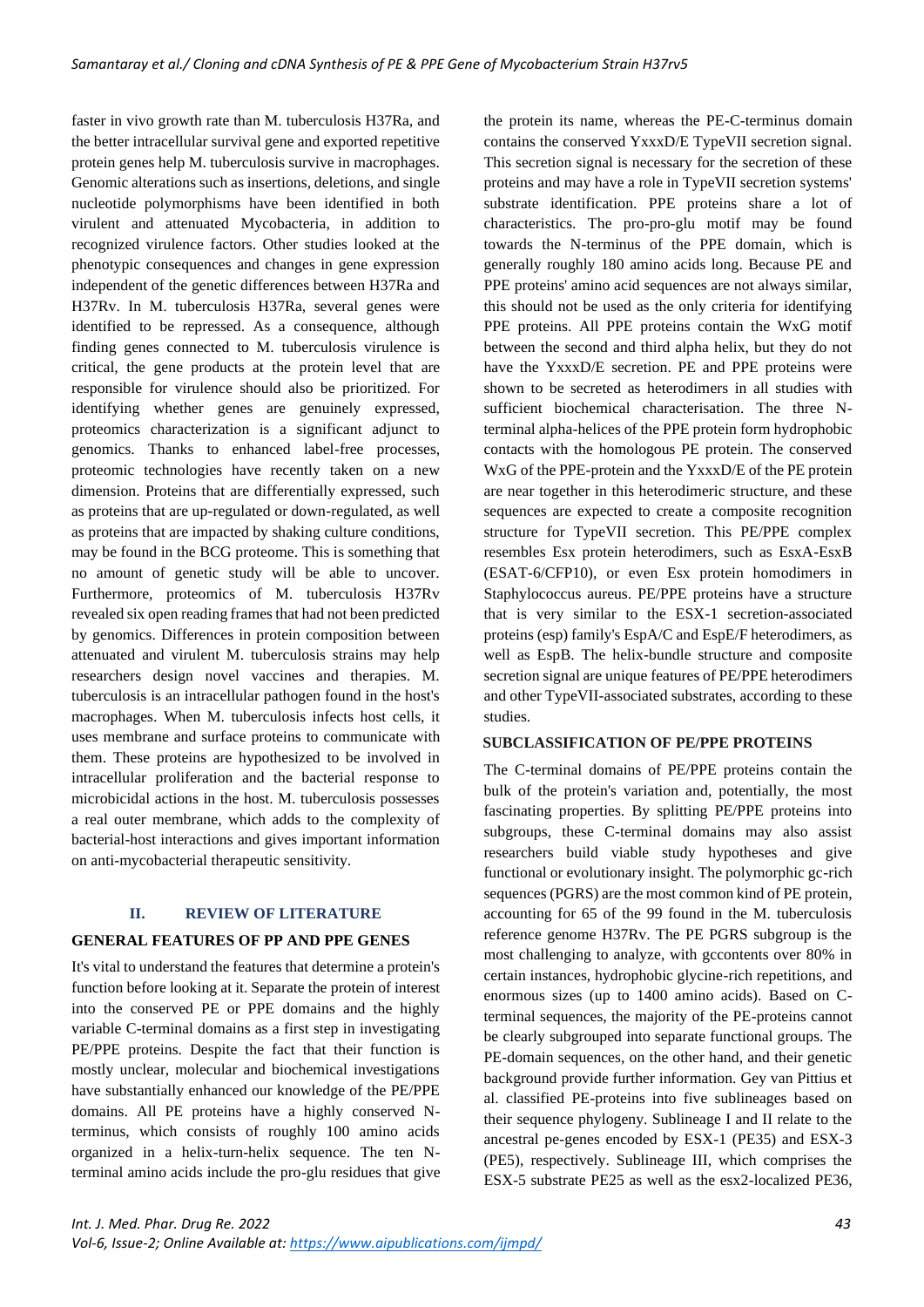is the most loosely defined sublineage. Sublineage IV refers to a subset of secreted PE proteins from ESX-5, whose genes are frequently bicistronic transcripts with PPE-SVP genes. All PE PGRS proteins are found in Sublineage V, as well as a variety of proteins with various C-terminal domains, including putative hydrolases, lipases, and cutinases, the most well-known of which is LipY. Phyre2 was used to identify a variety of additional PE proteins (PE1, PE3, PE4, and PE16) as potential hydrolases (three closest hits with 99 percent confidence: PDB 3AJA, 1QOZ, and 3HC7).

The PF08237 domain, dubbed the 'PE/PPE domain' by Adindla and Guruprasad, is a hydrolase-like fold. The PFAM08237 domain has also been discovered in the PPE proteins PPE28, PPE42, and PPE63, as well as non-TypeVII substrate proteins, suggesting that these putative enzymatic domains may have evolved into TypeVII substrates via genetic recombination with the pe and ppe genes. PE2, which also contains PFAM08237, is unlikely to be a true PE protein since it lacks any of the PE, YxxxD/E, or helix-turnhelix domains. In M. tuberculosis, LipY is a PE protein, but in M. marinum, it is a PPE protein. According to the finding of these ESX-5-secreted lipases, putative hydrolases, and cutinases, TypeVII-secreted PE and PPE proteins may be involved in cell envelope production and homeostasis, as well as lipid-based nutrition absorption.

Within the PPE protein, there are even more subclasses. The PPE-PPW proteins are the first well-identified subclass, aside from the ESX-1-specific (PPE68) and ESX-2-specific (PPE69) PPEs. Several proteins have a PxxPxxW amino acid motif between 10 and 30 amino acids from the Cterminus. M. tuberculosis H37Rv has ten PPW proteins, despite the fact that PPE48 and PPE67 are truncated proteins that may be detrimental. With 26 members, the PPE-SVP proteins are the largest subgroup of PPE proteins, named after the conserved SVP (Serine-Valine-Proline) amino acid sequence present in their C-terminal domain. PPE50 is most likely a truncated protein, and PPE9 is not a true PPE-SVP because it only includes a PPE domain of 180 amino acids, although it was identified as such by phylogenetic analysis. The size of the remaining 24 PPEs varies from 350 to 468 amino acids.

Finally, PPE-MPTR proteins that include the Major Polymorphic Tandem Repeat (MPTR) are the most recently produced subclass of PPE proteins. The MPTR-repeat is made up of NxGxGNxG motif repeats that vary in size and form. While some PPE-MPTR proteins are small, others in the family have released proteins that may be as large as 3716 amino acids.

# **SECRETIONS OF PP AND PPE GENES**

To begin with, although all pe/ppe genes are often omitted from bioinformatic databases, in the great majority of situations, this is an unnecessarily strict approach. Even short-read sequencing techniques can successfully map practically all pe/ppe genes if only pe pgrs and ppe-mptr genes/transcripts are excluded, thanks to paired-end technology and longer read lengths. Understanding a PE/subgroup PPE's may also be a great place to start when guessing on the most probable route of secretion, and may even indicate roles or redundancy. Individual proteins, even within the groupings indicated below, may behave quite differently from one another.

As a consequence, subgrouping may aid in the generation of testable concepts, however these should always be experimentally confirmed before drawing firm conclusions. PPE4, which is genetically encoded inside the ESX-3 chromosomal region and is likely secreted through this secretion route with its secretion partner PE5, is the beststudied member of the PPE-PPW proteins. Mycobactinmediated iron absorption requires these proteins. In one experiment, the PPE-PPW PPE20 and its cognate partner PE15 were discovered to be ESX-3 substrates. PPE36 and PPE37, two more PPW proteins, are known to have a role in iron homeostasis through heme-iron acquisition activities. These results, together with a sequence study of the EspG-binding region, indicate that PPE-PPW proteins use ESX-3 rather than ESX-5 for translocation.

Experimental investigations show that ESX-5 secretes all PPE-SVP proteins. PPE-SVP proteins are often transcribed as bicistronic transcripts including a sublineage IV PEprotein and two Esx-proteins. These operonic clusters are most likely the first pe/ppe genes transferred from the ESX genetic locus when the ESX-5 system was introduced into the slow-growing mycobacteria's most recent common ancestor. PE/PPE proteins are encoded by these operons. These operons generate PE/PPE proteins that are exclusively secreted as PE/PPE heterodimers and are not promiscuous with other secretion partners. The PE8- PPE15-EsxI-EsxJ operon, which has been discovered to increase protein secretion, is an outstanding example of such an operon structure.

### **H37R5 STRAIN**

Mycobacterium tuberculosis strain H37Rv is the most studied TB strain in research facilities. In 1905, Dr. Edward R. Baldwin became the first to isolate it. The strain was discovered in a 19-year-old patient with chronic pulmonary tuberculosis at the Trudeau Sanatorium in Saranac Lake, New York. It was initially identified as strain H37, and it was maintained alive at the Trudeau Sanatorium for many years using serial culture transfer. It was observed that the virulence of it in animal models varied according on the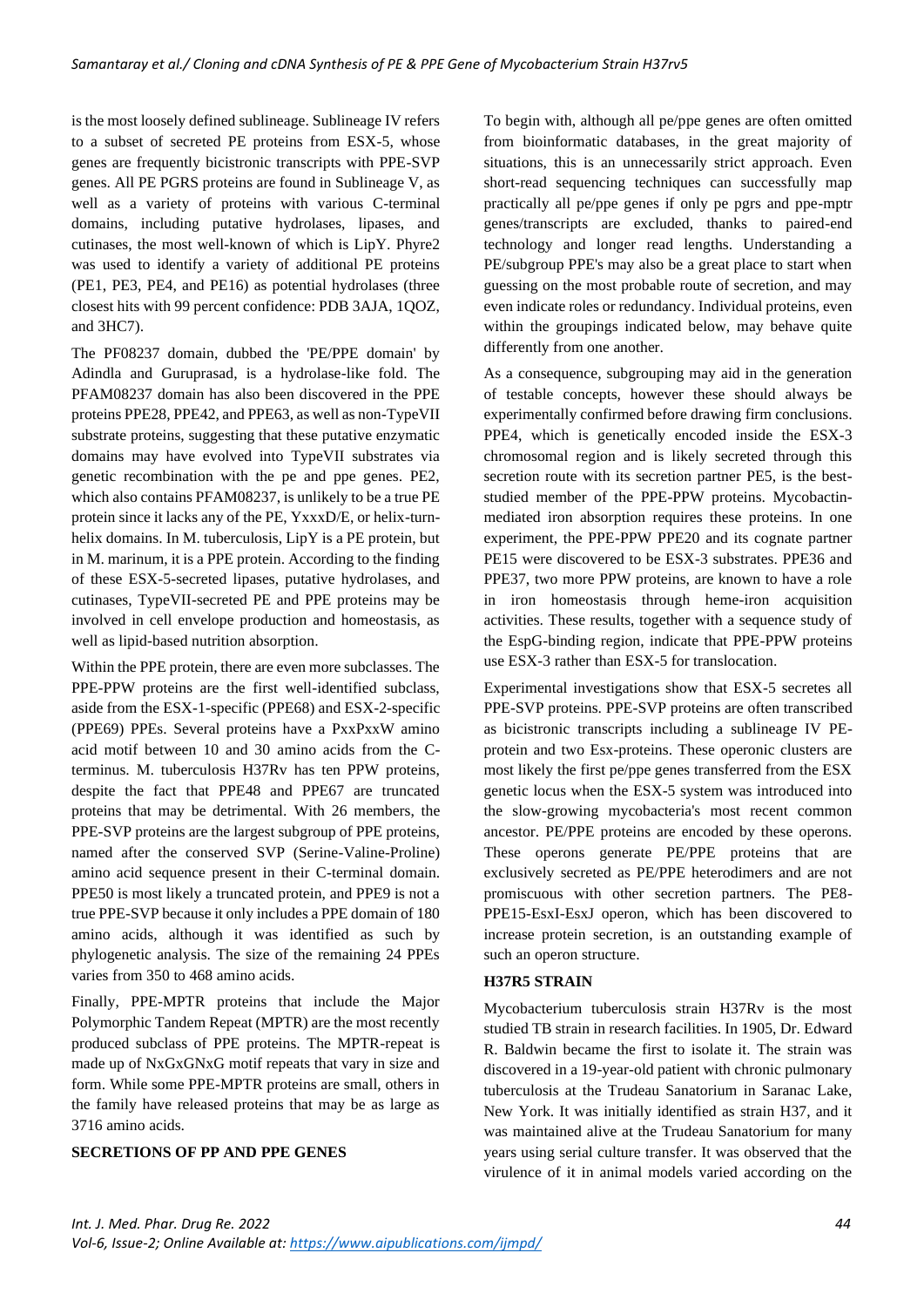substrate it was cultivated on throughout time. After that, strains with different levels of virulence were produced on purpose, with H37R being less virulent after growing in acidic media and H37S being more virulent after growing in alkaline media in guinea pigs (with R standing for resistant to environment, and S for sensitive to environment). The more virulent strain was subsequently given the name H37Rv, with R designating rough morphology and v denoting virulent. The strain was used in a number of laboratory studies before finally becoming the TB standard. Koch first identified Mycobacterium TB as the cause of tuberculosis in 1892, but the strains he studied were not preserved, and it is unknown what happened to them. Koch discovered Mycobacterium tuberculosis as the cause of tuberculosis in 1892, but the strains he studied were not preserved, so it's unclear how closely H37Rv is related to those strains. H37Rv has remained the most widely used tuberculosis strain in laboratories, and its whole genome was revealed for the first time in 1998. It does not, however, have some characteristics found in recent clinical isolates, such as the capacity to produce caseous necrosis in rabbits. It does not, however, have some characteristics found in recent clinical isolates, such as the capacity to produce caseous necrosis in rabbits. Strains produced from H37Rv in different labs have also been found to evolve over time, with one study of six strains revealing between five and 10 polymorphisms per strain. These comprised IS6110 transposable element insertions and deletions that changed the spoligotype of the strain. The authors of the research cautioned against using all H37Rv strains as a reference since there might be significant differences depending on the laboratory where it is housed.

## **ROLE OF PP AND PPE PROTEINS IN HOST PATHOGEN INTERACTION**

Table 1 summarises the function and location of PE/PPE proteins based on the distinct stages of contact with the host, and Figure 1A highlights the fascinating roles: I surviving intracellular stress, phagocytosis, and phagolysosome maturation; (ii) cell fate determination

## **ROLE OF PPE PROEINS IN INTERACTION WITH HOST CELLS AND IMMUNE REGULATION**

PE/PPE proteins can interact directly with their host targets after being exposed to the surface or secreted into the extracellular environment. Some proteins are said to bind with receptors on macrophages' surfaces, such as TLR2/4, triggering downstream signalling cascades. TLR4 interacts with PE9-PE10 and PE PGRS5 to trigger downstream signalling and alter cytokine production. PPE26, PPE32, PPE57, PPE65, PE PGRS33, and PE PGRS11 are only a few of the PE/PPE proteins that can interact with TLR2. PPE18 has been shown to promote IL-10 release, which

may generate a Th2 response when it interacts with TLR2, as well as limit the generation of NF-kB/rel-mediated proinflammatory cytokines by upregulating suppressor of cytokine signalling 3 protein (SOCS3). PE PGRS17 was also discovered to mature DCs via TLR2 and trigger host cell death and cytokine production via Erk kinase, resulting in improved intracellular survival. PE/PPE protein binding to cell surface receptors triggers downstream signalling pathways such as NF-kB and MAPK (p38, JNK, and ERK), which influence cytokine production and result in a proinflammatory or anti-inflammatory response. th was overexpressed by PPE27. The PPE27 overexpressed strain had a stronger capacity to produce NO and reduce IL-6 production, which was blocked by inhibitors of NF-kB, p38, and ERK. PPE39, a PE/PPE protein identified in the hypervirulent strain Beijing/K, was found to mature DCs and stimulate the Th1 immune response via NFkB and MAPK, a TLR4 agonist. PE13, PE27, PPE26, PPE32, PPE44, PPE57, PE PGRS11, and PE PGRS17 are among the proteins that modulate the cytokine profile via NF-kB and MAPK signalling. It's also been proposed that PE/PPE proteins have an influence on mycobacterial invasion and macrophage phagocytosis. The invasion efficiency of the PPE38- mutant of Mycobacterium marinum was much greater, but the phagocytosis ratio of PPE29 mutants was lowered as predicted. Another need for bacterial invasion is adhesion to the cell surface. PE11 knockdown strains have been shown to increase the synthesis of fibronectin attachment protein, which aids in the attachment to the host extracellular matrix. PE PGRS60 has the ability to bind to fibronectin, resulting in increased adhesion and invasion.

## **ROLE OF PP/PPE PROTEINS IN INTRACELLULAR SURVIVAL**

Pathogens adapt to the intracellular environment, such as low pH, reactive oxygen, and nitrogen species, as they enter macrophages, and so create their own niche. PPE60 and PE13 can also boost intracellular survival by increasing cell resilience to low pH, surface stressors, and antibiotic exposure. PPE11 also maintains a high bacterial load in mouse tissue, exacerbating organ disease, and increases early bacterial survival rate under circumstances comparable to the internal macrophage environment, such as the presence of lysozymes, acidity, and active nitrogen intermediates (RNI).

Mtb lives in macrophages by blocking phagosomal acidification and phagosome-lysosome fusion after it has acclimated to the harsh circumstances. The knockout strains PE PGRS30 and PE PGRS47 lost their capacity to suppress phagosome fusion. Similarly, overexpression of PE PGRS62 prevents phagosome maturation. PPE25 transcription is increased during phagocytosis, and the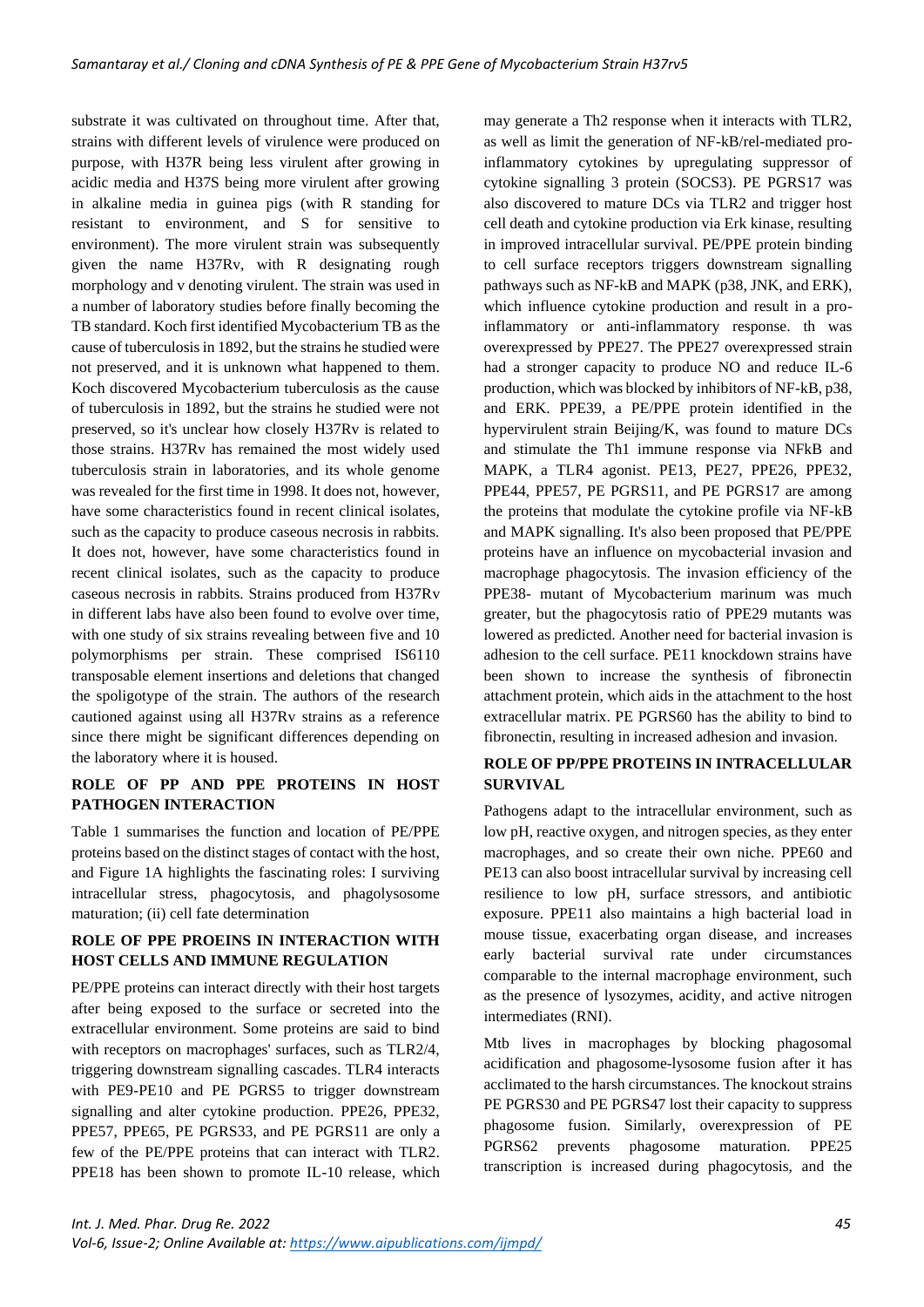PPE25 mutant strain loses its capacity to proliferate within macrophages and prevents phagosome-lysosome union. Furthermore, a PPE60-overexpressing strain has been discovered to boost intracellular survival and change cell destiny to pyroptosis, a newly described form of programmed cell death that is linked to intracellular growth limitation, heightened host immunological response, and IL-1b and IL-18 maturation.

> •Pathogenic, slow-growing Mycobacterium tuberculosis and other M. tuberculosis complex (MTBC) species include the pe/ppe genes. These genes are important in the interactions between the host and the pathogen. Despite the fact that the function of most PE/PPE family proteins is unknown, mounting evidence shows that they are involved in M. tuberculosis infection.

> •PPE22 At 30 days, mass spectrometry identified it in M. tuberculosis H37Rv-infected guinea pig lungs, but not at 90 days. M. tuberculosis H37Rv whole cell lysates, but not the culture filtrate or membrane proteinfraction, were identified by mass spectrometry.

> •Rv1403c Intermediary respiration and metabolism Mutant In vitro development of H37Rv in a MtbYM rich media requires this non-essential gene. H37Rv tuberculosis Rv1403c-Rv1404-Rv1405cm utant develops at a slower rate than wild-type

## **1. PPE 22**

## **Protein Sequence**

MDFGALPPEVNSGRMYCGPGSAPMVAAASAW NGLAAELSVAAVGYERVITTLQTEEWLGPASTL MVEAV

APYVAWMRATAIQAEQAASQARAAAAAYETA FAAIVPPPLIANRARLTSLVTHNVFGQNTASIAA TEAQYA EMWAQDAMA MYGYAGSSATATKVTPFAPPPNTTSPSAAATQL SAVAKAAGTSAGAAQSAIAELIAHLPN

TLLGLTSPLSSALTAAATPGWLEWFINWYLPISQ LFYNTVGLPYFAIGIGNSLITSWRALGWIGPEAA EAAAA APAAVGA

AVGGTGPVSAGLGNAATIGKLSLPPNWAGASPS LAPTVGSASAPLVSDIVEQPEAGAAGNLLGGMP LAGS

GTGTGGAGPR YGFRVTVMSR PPFAG

### **2. Rv1403c**

## **Protein sequence:**

**M**TVYTPTSERQAPATTHRQMWALGDYAAIAEE LLAPLGPILVSTSGIRRGDRVLDVAAGSGNVSIP AAMAG

AHVTASDLTPELLRRAQARAAAAGLELGWREA NAEALPFSAGEFDAVLSTIGVMFAPRHQRTADE LARVC

RRGGKISTLNWTPEGFYGKLLSTIRPYRPTLPAG APHEVWWGSEDYVSGLFRDHVSDIRTRRGSLT VDRFG

CPDECRDYFKNFYGPAINAYRSIADSPECVATLD AEITELCREYLCDGVMQWEYLIFTARKC

#### **III. METHODOLOGY**

- **1.** Selection of M.tb strain, Antigens and retrieval of protein sequences
- **2.** To check the sub localization of protein
- **3.** To design Primer for Gene PPE 22 and Rv1403c
- **4.** PCR Reaction of Genes
- **5.** PCR Product Separation by Gel Electrophoresis
- **6.** Extraction OF Amplified Products
- **7.** Preparation of Competent cells
- **8.** Insert of Gene of Interest in competent cells
- **9.** Blue and white selection of Transformants and non-transformants

## **Selection of M.tb strain, Antigens and retrieval of protein sequences.**

M.tb strain is selected on the basis of previous work related to selection of vaccine candidate that is lab strain H37Rv .Antigen can be selected on the basis of which protein show up regulation. Antigen choosed from the H37Rv and its basic information like Gene Sequence , protein Sequence, molecular weight , promoter etc. were find through mycobrowser application.(..\mycobrowser.html).

## **To check the sub localization of protein**

To determine whether or not proteins are present within the cell. psortb (..psort b.html) is a programme that evaluates the amino acid composition of a query protein sequence and compares it to proteins of known localization, the presence of a signal peptide, transmembrane alpha-helices, and motifs related to specific localizations.

**To design Primer for Gene PPE 22 and Rv1403c**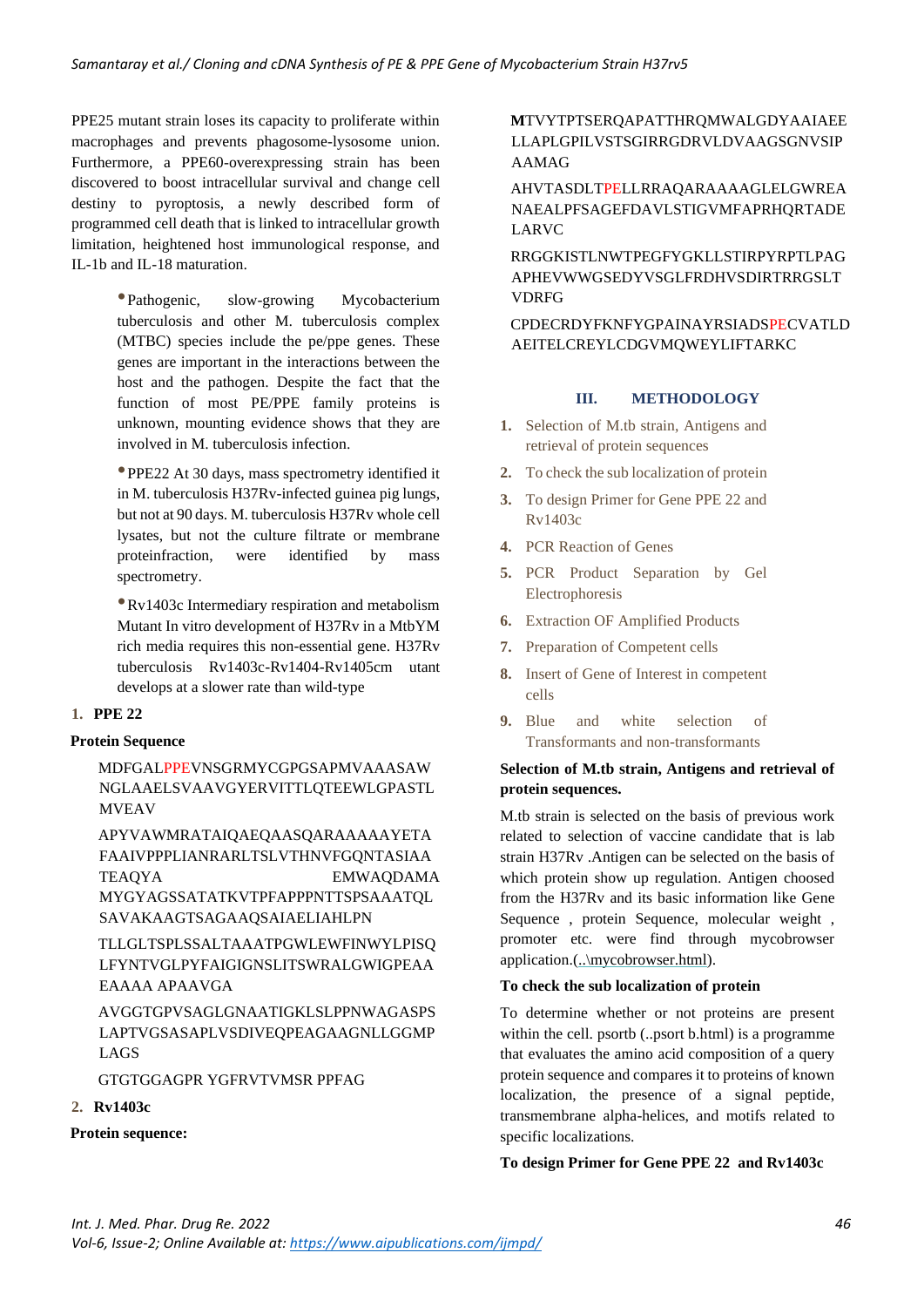Primer is required for the amplification of Rv2628 in PCR. Primer is designed on the basis of some properties like length (17-30 bp), GC content (more than 50%), melting temperature difference between forward and reverse primer is less than 5℃, hair loop formation, self dimmers should be checked. Different software are used to make primers like Primer 3, oligoanalyzer(IDT) (..\oligoanalyzerIDT.html) to check whether designed primers at different parameters. After primer designing add the restriction endonuclease which is non cutter for Rv2628 (..\NEB.html) in the primers for further cloning process.

#### **Designing primers PPE 22**

• **Forward Primer sequence (5' – 3')**

ATG GAT TTT GGG GCG TTG CCA CCG

Length: 24

GC content: 58.3%

Melting temperature: 64.7 ºC

Melting temperature of hairpin loop structure: 47.9ºC

#### • **Reverse Primer sequence (5' – 3')**

TTA TCC GGC AAA CGG CGG CCG

Length: 21

GC content: 66.7%

Melting temperature: 65.4 ºC

Melting temperature of hairpin loop structure: 57.1 ºC

#### **Primer Designing Rv1403c**

**Forward primer:** 5' ATGACTGTCTACACACCCACC 3'

GC content: 52.4 %

Melting temperature: 56.5 ºC

Hairpin: Tm =  $20.4$ ∘C

Self-dimer: no significant self-dimers

**Reverse primer:** 5' TCAACACTTCCGGGCGGT 3'

GC content: 61.1 %

Melting temperature: 59.7 ºC

Hairpin: Tm =  $31.6 \circ C$ 

Self-dimer: Only 1 significant self-dimers

## **PCR Reaction of Genes**

The polymerase chain reaction (PCR) is a technique for producing vast amounts of DNA.

• A DNA target (100-35,000 bp in length).

• Two complementary primers (synthetic oligonucleotides of 17-30 nucleotides length) surrounding the target DNA.

• dATP, dCTP, dGTP, and dTTP are the four deoxyribonucleotides.

• A DNA polymerase that can endure temperatures of up to 95 degrees Celsius

• Denaturation: When the temperature is raised to around 95°C for 1 minute, the DNA denatures and the two strands split.

• Renaturation or annealing: The primers base pair with complementary areas flanking target DNA strands when the temperature of the mixture is gently lowered to around 55°C.

#### **Synthesis**

The 3'-hydroxyl end of each primer is where DNA synthesis begins.

- The primers are lengthened by connecting complimentary bases on DNA strands.

- The synthetic process is similar to leading strand DNA replication.

- DNA polymerases need that the temperature be kept at a certain level.

-Taq DNA polymerase has an optimal temperature of 75°C, while E.coli DNA polymerase has an optimum temperature of 37°C.

-Raise the temperature to to 95°C to cease the process. -Each PCR cycle lasts roughly 3-5 minutes.

#### **Reaction Mixture Preparation**

NFW- 26.7 µl Phusion Buffer- 10µl 10mM DNTP- 1µl  $10\mu$ M FP – 2.5 $\mu$ 1 10µM RP- 1.5µl DMSO- 1.5µl Phusion Polymerase- 0.8µl Template – 5µl



**PCR Product Separation by Gel Electrophoresis**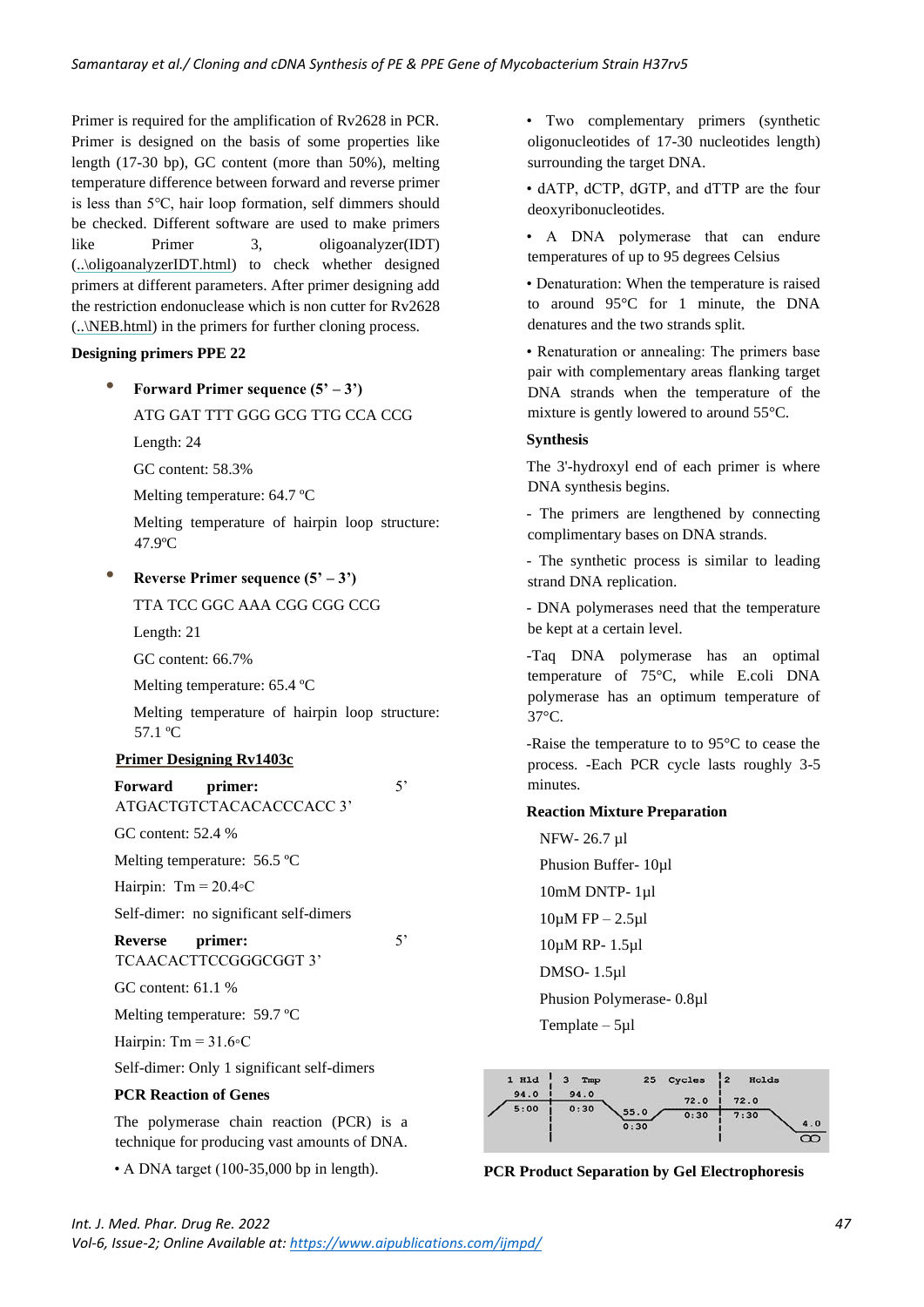

*Peer-Reviewed Journal*



## **Extraction OF Amplified Products**

- Using a clean scalpel or razor blade, remove the gel slice containing the DNA fragment. To reduce the gel volume, cut as near to the DNA as feasible. Place the gel slice in an eppendrof and that has been pre-weighed, and then weigh it.
- To the gel slice, add a 1:1 volume of binding buffer (volume: weight).
- Incubate the gel mixture for 10 minutes at 50- 60°C, or until the gel slice is fully dissolved. To speed up the melting process, invert the tube every few minutes. Check to see if the gel has totally dissolved. Before placing the gel mixture onto the column, vortex it briefly.
- Fill the Gene Jet Purification column with up to 800 l of the solubilized gel solution. For 1 minute, centrifuge at 10,000 rpm. Remove the flowthrough and re-insert the column into the collecting tube.

• Quantify the sample with Nanodrop before moving on to the next step.

#### **Preparation of Competent cells**

- Isolate E.coli DH5 colonies on LBM Plates (without ampicillin) and incubate at 37°C overnight (16-20hours).
- Collect cells from a single colony with a sterile inolculating loop and inoculate 50 ml sterile 1X LBM Broth to grow at 37°C overnight in an incubator shaker. To equilibrate the temperature of the medium, place 2 flasks of 250 ml of 1X LBM in the incubator.
- Fill each 250 mL flask with 25 mL of the overnight culture. To equilibrate the temperature of the medium, place another flask of 150 ml 1X LBM in the incubator. The cultures should be grown to an OD650 of 0.2. In each flask, add 75 mL of equilibrated 1X LBM and incubate for 30 minutes.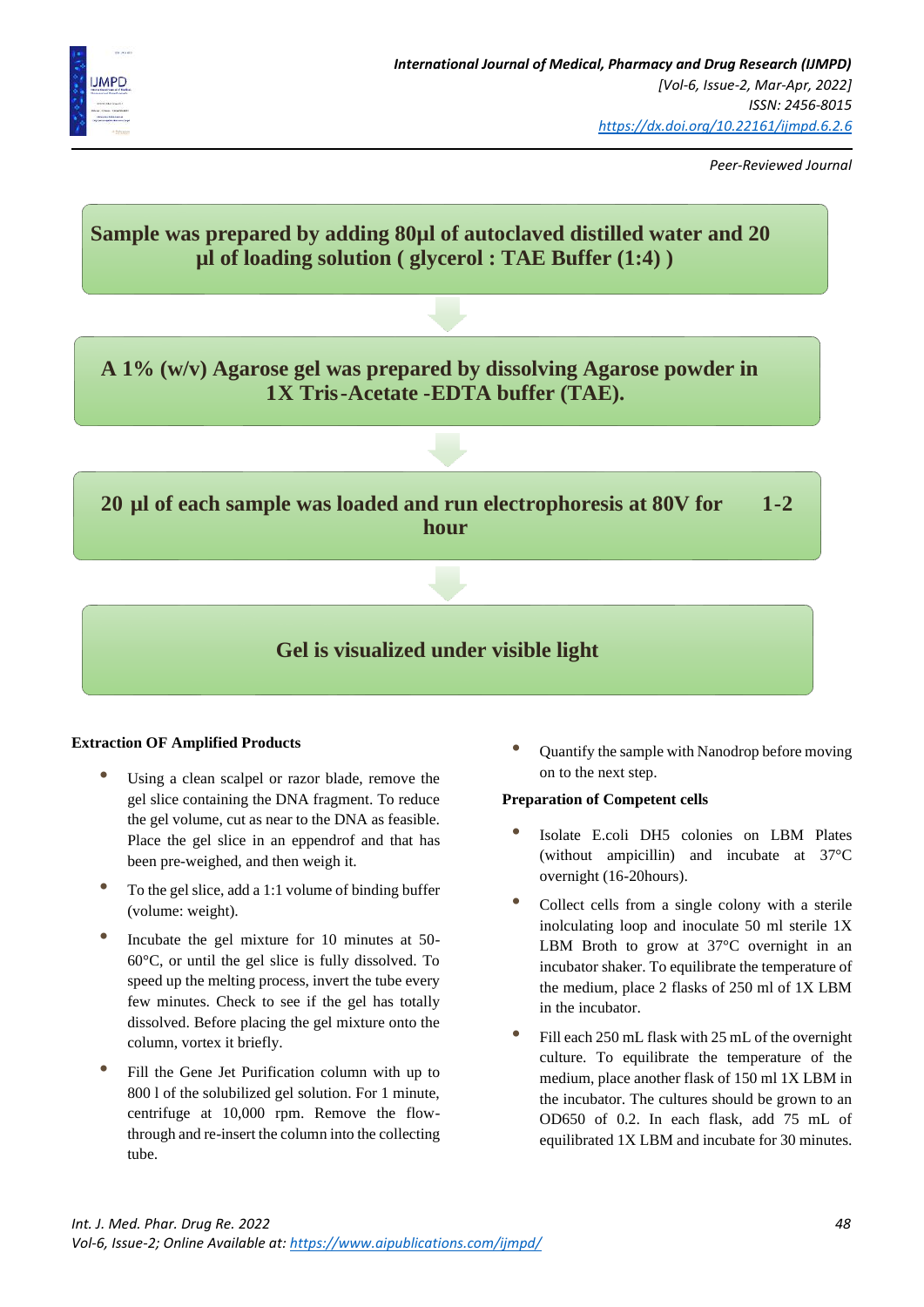- Pellet the cells in a cold autoclaved eppendroff and centrifuge for 10 minutes at 5000 rpm. Resuscitations can then be done in the same bottle.
- Finally, place the tubes holding the cells on ice in the cold chamber.
- Decant the supernatant and resuspend the cells in 100mM Mgcl2 at freezing temperature for 5 minutes. Transfer the cells to sterile centrifuge tubes that have been pre-chilled, then centrifuge at 4000rpm for 10 minutes at 4°C.
- Drain the supernatant and resuspend the cells in ice cold 100mM Cacl2, then incubate for 20 minutes on ice. Pellet the cells by centrifuging them for 10 minutes at 4°C at 4000rpm.
- Drain the supernatant and resuspend the cells in a mixture of 85 percent v/v Cacl2 and 15% v/v glycerol. And I kept it in an eppendorf freezer at - 80°C for later use.

#### **Insert of Gene of Interest in competent cells**

- Put the competent cells on ice to thaw.
- In a 1.5 ml microcentrifuge tube, chill approximately 5ng (2l) of the ligation mixture.
- Toss in 50 litres of competent cells with the DNA. Pipette up and down 4-5 times to gently mix the cells; do not vortex.
- Freeze the mixture for 30 minutes. Do not combine.
- Heat shock for 30 seconds at 42°C. Do not combine.
- Fill the tube with 950 l of room temperature medium.
- Preheat the oven to  $37^{\circ}$ C and bake the tube for 60 minutes. Rotate or shake vigorously.
- Preheat the selection plates to 37°C.
- Cover the plates with 50-100 l of the cells and ligation mixture.
- Incubate at 37°C overnight.

## **Blue and white selection of Transformants and nontransformants**

- Prepare and autoclve LB Agar. Reduce the temperature of the autoclaved growth medium agar to  $50^{\circ}$ C.
- Make an IPTG solution of 100mM and an X-Gal solution of 20mg/ml.
- To attain a final concentration of 1mM, add 10l X-Gal solution per 1 ml medium and 10l per ml media.
- Add ampicillin as a screening antibiotic.
- Pour the mixture onto the dishes and let aside to cool to room temperature.
- As needed, disperse the changed competent cells.

# **IV. FUTURE APPLICATIONS OF PE/PPE FAMILY PROTEINS IN TB VACCINE DESIGN AND DIAGNOSTIC TOOL DEVELOPMENT**

Although serological antibody tests are commonly used, there is no gold standard for TB diagnosis. PE35, an RD1 encoded antigen, can tell the difference between pulmonary and extrapulmonary tuberculosis patients and healthy BCGvaccinated people. Another noteworthy example is PPE17, whose N-terminal elicits a significant immunogenic response and has more potential to be a sero-diagnostic marker than full-length PPE17, which can screen latently infected individuals. PPE2 might be used as a serodiagnostic marker to identify extrapulmonary and smear-negative pulmonary patients. The examination of IFN-g T cell responses elicited after infection indicated the highly immunogenic features of PE/PPE proteins. PE18, PE19, PPE25, PPE26, and PPE27, which are CD4+-specific epitope-rich PE/PPE proteins, are strong inducers of cellmediated immune responses. During human and bovine infection, Vordermeier et al. looked at cellular immune responses to a panel of 36 PE/PPE proteins and found that several of them were key targets of the cellular immune response to TB. PPE68 epitopes that are HLAA\*0201 restricted also induce a strong cellular response. In addition, during intradermal testing, the PE5 protein and EsxI have been shown to be a diagnostic antigen for bovine TB. In the IFN-g releasing test for identifying active TB, a combination of PPE57 can improve the sensitivity of ESAT-6 or CFP-10. PE/PPE proteins may be superior diagnostic and vaccine options for intracellular survival of bacteria due to the more cellular immune response. PE/PPE proteins are also polymorphic among clinical isolates and can be resistant to degradation, which limits MHC processing. Surprisingly, researchers discovered that the PPE18 protein, which increased IL-10 production while inhibiting the inflammatory response, may be investigated as a treatment for sepsis caused by excessive inflammatory reactions. The utilisation of immunodominant epitopes of PE/PPE proteins or thorough characterization of candidates may make vaccine production easier.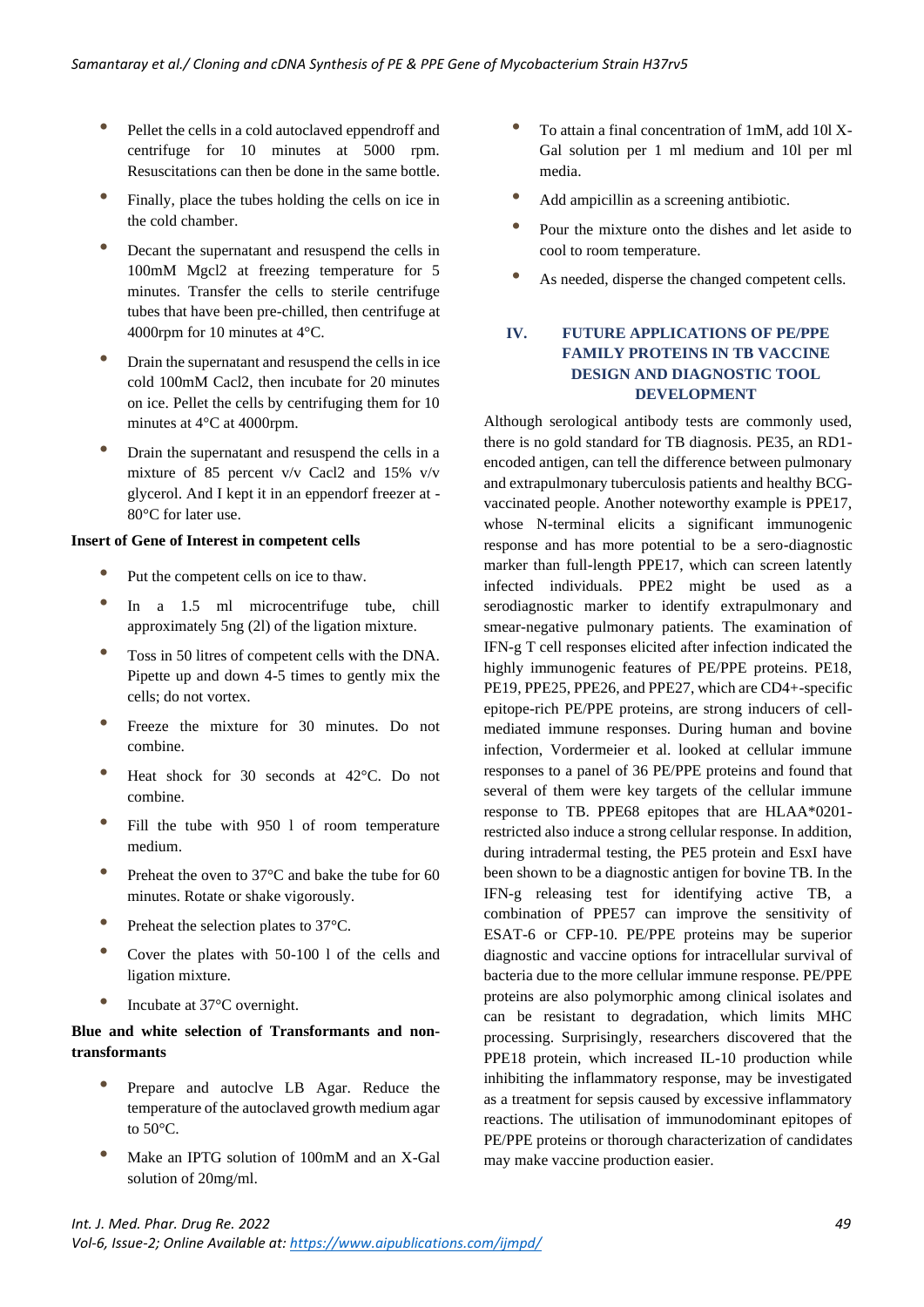#### **V. DISCUSSION**

PE/PPE family has been regarded as unique to mycobacteria, especially pathogenic species, since its discovery over 20 years ago. PE/PPE protein expression is now well-established as being connected to ESX gene clusters, according to several studies. Our understanding of the biological role of individual PE/PPE proteins has greatly improved as our understanding of the ESX system has improved. Furthermore, structural biology research has begun to unravel and explain the functions of protein complexes involved in PEPPE and ESX secretion. PE/PPE proteins' function and structure, on the other hand, are significantly less well studied than other mycobacterial proteins. The structure of PE/PPE proteins and their interactions with ESX systems will be crucial in gaining a better understanding of how the PE/PPE protein family, in conjunction with the ESX secretion system, contributes to Mtb pathogenicity. This is critical for learning more about mycobacteria's virulence methods, and it might lead to the discovery of new antimycobacterial targets.

Another characteristic of PE/PPE proteins is that they are frequently discovered as co-operonic pairs comprising primarily one PE- and one PPEcoding gene, whose products interact and are thought to assemble as heterodimers. As in the cases of PPE41 and PE25, PE35 and PPE68, and PE19 and PPE51, such interactions have been predicted using bioinformatic methods and validated by experimental data. PPE51 deletion caused Mtb cells unable to proliferate in propionamide, glucose, or glycerol, according to Korycka-Machaa et al. Mtb also requires several PE/PPE proteins during Mg2+ and PO32 restriction, such as PE20/PPE31 and PE32/PPE65. PPE36/PPE62 and PPE37 are required for Mtb growth and heme iron accumulation. In addition, mutant PPE51 and PE19 bacteria showed resistance to 3bMP1, a tuberculosis-fighting chemical. These findings show that at least some PE/PPE proteins operate as soluteselective pores, enabling exogenous chemicals or nutrients necessary for proliferation to pass through. Thus, concentrating on pe/ppe family genetic alterations, which are frequently overlooked when evaluating next-generation sequencing data of clinically drug-resistant populations, may aid in the discovery of antituberculosis drug resistance mechanisms. In conclusion, we anticipate that research into the PE/PPE family will continue to be quite busy, with many fascinating aspects still to be found.

#### **VI. CONCLUSION**

Mycobacteria have a strong protective outer coating that protects them from the elements both outside and within the host. However, the bacteria must produce proteins over this

outer barrier in order to cause illness. Mycobacteria have type VII secretion systems that help them do this. The ESX-5 secretion system, for example, is found only in the group of slow-growing mycobacteria, which includes the majority of harmful species. The ESX-5 system is required for mycobacteria development, according to this research. The ESX-5 system is required for mycobacteria development, according to this research. The ESX-5 system was no longer required for development when we created a 'leaky' outer membrane by interfering with the outer membrane's formation or adding an outer membrane porin. We also discovered that ESX-5 promotes fatty acid absorption, implying that ESX-5 substrates can build particular transport networks or holes in the outer membrane essential for nutrient uptake. Understanding the involvement of ESX-5 in outer membrane permeability sheds light on a key distinction between fast- and slow-growing mycobacteria. Because most pathogenic mycobacteria are slow-growing, we can better grasp what mycobacteria need to cause disease.

#### **REFERENCES**

- [1] Ates LS, Ummels R, Commandeur S, van de Weerd R, Sparrius M, Weerdenburg E, Alber M, Kalscheuer R, Piersma SR, Abdallah AM, Abd El Ghany M, Abdel-Haleem AM, Pain A, Jiménez CR, Bitter W, Houben EN. Essential Role of the ESX-5 Secretion System in Outer Membrane Permeability of Pathogenic Mycobacteria. PLoS Genet. 2015 May 4;11(5):e1005190. doi: 10.1371/journal.pgen.1005190. Erratum in: PLoS Genet. 2015 May;11(5):e1005270. van der Weerd, Robert [corrected to van de Weerd, Robert]. PMID: 25938982; PMCID: PMC4418733.
- [2] Samantaray, M. U. S., & Santra, M. P. (2021). Human Adenovirus Serotypes Efficiently Transducing HEK293 Cells: An In Vitro Propagation of HAdv. International Journal for Research in Applied Sciences and Biotechnology, 8(5), 17-21. https://doi.org/10.31033/ijrasb.8.5.3
- [3] Mr. Utkalendu Suvendusekhar Samantaray, & Ms. Swapnarani Sethi. (2021). Isolation and Biochemical Characterization of Indole-3-Acetic Acid (IAA) Produced in Pseudomonas Sp. Isolated from Rhizospheric Soil. International Journal for Research in Applied Sciences and Biotechnology,  $8(4)$ ,  $1-14$ . https://doi.org/10.31033/ijrasb.8.4.1
- [4] Mr. Utkalendu Suvendusekhar Samantaray, & Ms. Tanima Singh. (2021). Optimization of Modified Murashige and Skoog (MS) Medium Promoting Efficient Callus Induction in Zinnia elegans. International Journal for Research in Applied Sciences and Biotechnology, 8(3), 202-211. https://doi.org/10.31033/ijrasb.8.3.25
- [5] Samantaray, M. U. suvendusekhar, & Tripathy, M. S. (2021). Quantitative Analysis of Nutrients and Biochemical Evaluation in Pomfret Fish (Pampus argenteus) During Frozen Storage. International Journal for Research in Applied